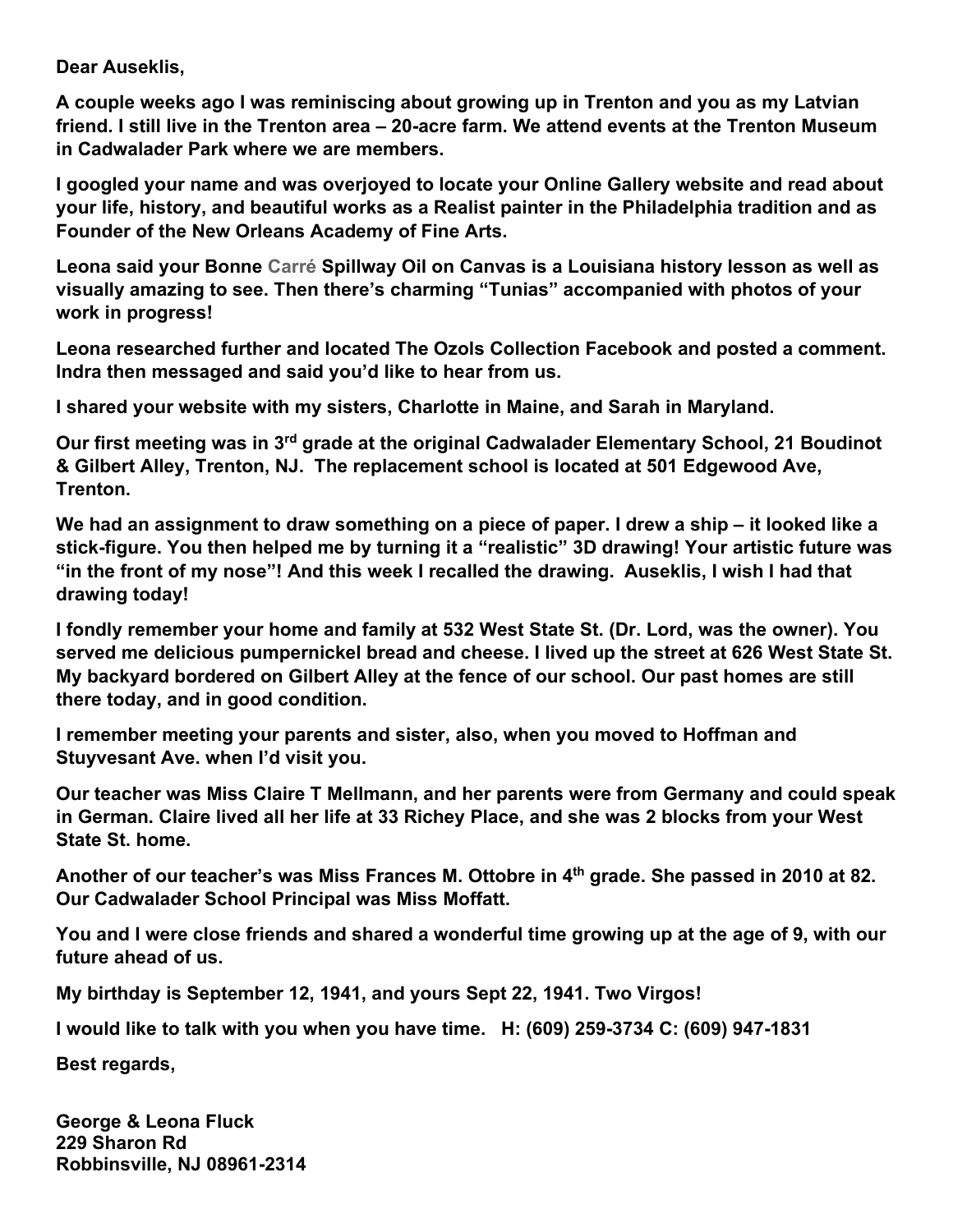**Auseklis Ozols, born September 1941, Strenci, Latvia. Friends from 1949, Cadwallader School, Trenton, NJ.** 

## THE OZOLS [COLLECTION: A Museum](https://ozolscollection.org/) of American Painting and Pedagogy

*In his work, the artist should be like God in creation: invisible and all-powerful . . . felt everywhere and seen nowhere* – Gustave Flaubert (1821-1880)

Auseklis Ozols is a consummate painter who is drawn to the beauty found in simple flowers, in the nuances of the human figure, or in the warm watery afterglow of a sunset in a misty Louisiana cypress swamp. "The world around me is what fascinates me the most," he once explained. "Nature is found not only in the depths of a swamp but in still lifes, portraits and figure paintings. They're all part of nature and make up the world around us." Ozols' philosophical mind is absorbed by the world's metaphysical shadows, and, at the same time, it is an analytical mind that continues in what Nobel Prize winning writer Saul Bellow once described as the endless search "to find in the universe . . . what is fundamental, enduring, essential."

Ozols's colorful story and journey began in Strenči, Latvia, where he was born in September 1941 during the early years of World War II. His father worked as an agronomist for the Latvian government and his mother was a ceramicist and pianist. The almost genocidal war in Eastern Europe between Nazi Germany and the Soviet Union forever changed life for the Ozols family. In 1940 the Soviets annexed the Baltic republics and began banishing Latvian political officials, professionals and teachers to Siberia. The German army invaded the following year and occupied the country until the Soviets retook the Baltic states in 1944. With their return, Auseklis's father, fearing deportation to Siberia, fled to Germany just ahead of the advancing Soviet army. Trying to reach the Americans and British, they got as far as Dachau in Bavaria where they were detained for a short time and then released. The family waited out the war behind Allied lines, all the while hoping to return to a liberated and independent Latvia. But that was not to be. The Iron Curtain fell across Central Europe. In 1949, after four years in Wurzburg in the American Zone of war-torn western Germany, the family moved to Trenton, New Jersey, where the young Ozols grew up during the 1950s and the heady years of post-war America. In later life, he recalled those early years in Trenton and his introduction to art:

"After a year or two of acclamation and language adjustment, and with the help of excellent public schools, my interest in the arts was born. It was well stoked by the teachers and artists of the Trenton area. The Bucks County and Delaware Valley School of American Painting in the Trenton area was to be my first general influence and guide in my artistic career. After high school, my choice of further education was urged by many to attend the Pennsylvania Academy of Fine Arts [PAFA], the oldest art